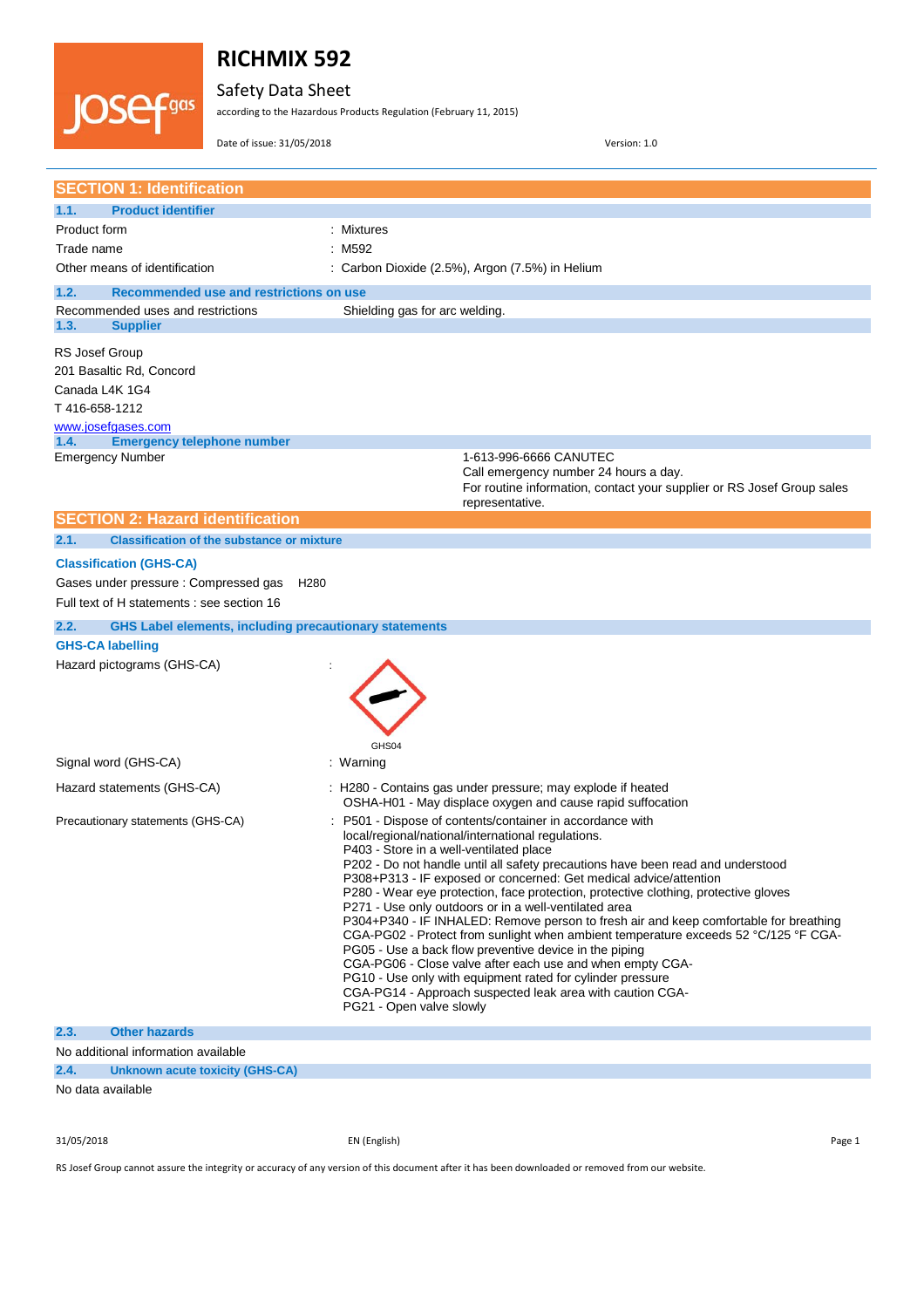

### Safety Data Sheet

according to the Hazardous Products Regulation (February 11, 2015)

### **SECTION 3: Composition/information on ingredients**

### **3.1. Substances**

#### Not applicable

| 3.2.<br>Mixtures    |                                 |                           |      |                                |
|---------------------|---------------------------------|---------------------------|------|--------------------------------|
| <b>Name</b>         | <b>Chemical name / Synonyms</b> | <b>Product identifier</b> | $\%$ | <b>Classification (GHS-CA)</b> |
| Argon               | Argon, compressed               | (CAS-No.) 7440-37-1       | -90  | Press. Gas (Comp.), H280       |
| Helium (Compressed) | Helium, compressed / Helium gas | (CAS-No.) 7440-59-7       | 7.5  | Press. Gas (Comp.), H280       |
| Carbon Dioxide      |                                 | (CAS-No.) 124-38-9        | 2.5  | Press. Gas (Lig.), H280        |

### .<br>Full text of hazard classes and H-statements : see section 16

| <b>SECTION 4: First-aid measures</b>                                    |                                                                                                                                    |
|-------------------------------------------------------------------------|------------------------------------------------------------------------------------------------------------------------------------|
| 4.1.<br><b>Description of first aid measures</b>                        |                                                                                                                                    |
|                                                                         |                                                                                                                                    |
| First-aid measures after inhalation                                     | : Remove victim to fresh air and keep at rest in a position comfortable for breathing. If you feel<br>unwell, seek medical advice. |
| First-aid measures after skin contact                                   | : Adverse effects not expected from this product.                                                                                  |
| First-aid measures after eye contact                                    | : Adverse effects not expected from this product.                                                                                  |
| First-aid measures after ingestion                                      | Ingestion is not considered a potential route of exposure.                                                                         |
| 4.2.<br>Most important symptoms and effects (acute and delayed)         |                                                                                                                                    |
| Symptoms/effects after inhalation                                       | : May displace oxygen and cause rapid suffocation.                                                                                 |
| Symptoms/effects after skin contact                                     | : Adverse effects not expected from this product.                                                                                  |
| Symptoms/effects after eye contact                                      | : Adverse effects not expected from this product.                                                                                  |
| Symptoms/effects after ingestion                                        | Ingestion is not considered a potential route of exposure.                                                                         |
| Symptoms/effects upon<br>intravenous administration                     | Not known.                                                                                                                         |
| Chronic symptoms                                                        | : Adverse effects not expected from this product.                                                                                  |
| 4.3.<br>Immediate medical attention and special treatment, if necessary |                                                                                                                                    |
| Other medical advice or treatment                                       | : If you feel unwell, seek medical advice. If breathing is difficult, give oxygen.                                                 |

| <b>SECTION 5: Fire-fighting measures</b>                                    |                                                                                                                                                                                                                                                              |  |
|-----------------------------------------------------------------------------|--------------------------------------------------------------------------------------------------------------------------------------------------------------------------------------------------------------------------------------------------------------|--|
| <b>Suitable extinguishing media</b><br>5.1.                                 |                                                                                                                                                                                                                                                              |  |
| Suitable extinguishing media                                                | : Use extinguishing media appropriate for surrounding fire.                                                                                                                                                                                                  |  |
| 5.2.<br>Unsuitable extinguishing media                                      |                                                                                                                                                                                                                                                              |  |
| Unsuitable extinguishing media                                              | : Do not use water jet to extinguish.                                                                                                                                                                                                                        |  |
| 5.3.<br>Specific hazards arising from the hazardous product                 |                                                                                                                                                                                                                                                              |  |
| Fire hazard                                                                 | : The product is not flammable.                                                                                                                                                                                                                              |  |
| Explosion hazard                                                            | : Product is not explosive. Heat may build pressure, rupturing closed containers, spreading fire<br>and increasing risk of burns and injuries.                                                                                                               |  |
| Hazardous combustion products                                               | : None                                                                                                                                                                                                                                                       |  |
| 5.4.<br>Special protective equipment and precautions for fire-fighters      |                                                                                                                                                                                                                                                              |  |
| Firefighting instructions                                                   | : In case of fire: Evacuate area. Fight fire remotely due to the risk of explosion. Exposure to fire<br>may cause containers to rupture/explode. Use water spray or fog for cooling exposed<br>containers. Exercise caution when fighting any chemical fire. |  |
| Protection during firefighting                                              | Standard protective clothing and equipment (e.g. Self Contained Breathing Apparatus) for fire<br>fighters. Do not enter fire area without proper protective equipment, including respiratory<br>protection.                                                  |  |
| <b>SECTION 6: Accidental release measures</b>                               |                                                                                                                                                                                                                                                              |  |
| 6.1.<br>Personal precautions, protective equipment and emergency procedures |                                                                                                                                                                                                                                                              |  |
| General measures                                                            | : Ensure adequate ventilation.                                                                                                                                                                                                                               |  |
| Personal Precautions, Protective Equipment                                  | : EVACUATE ALL PERSONNEL FROM AFFECTED AREA. Use appropriate protective                                                                                                                                                                                      |  |

and Emergency Procedures equipment. If leak is on user's equipment, be certain to purge piping before attempting repairs.

If leak is on a container or container valve contact the RS Josef Group.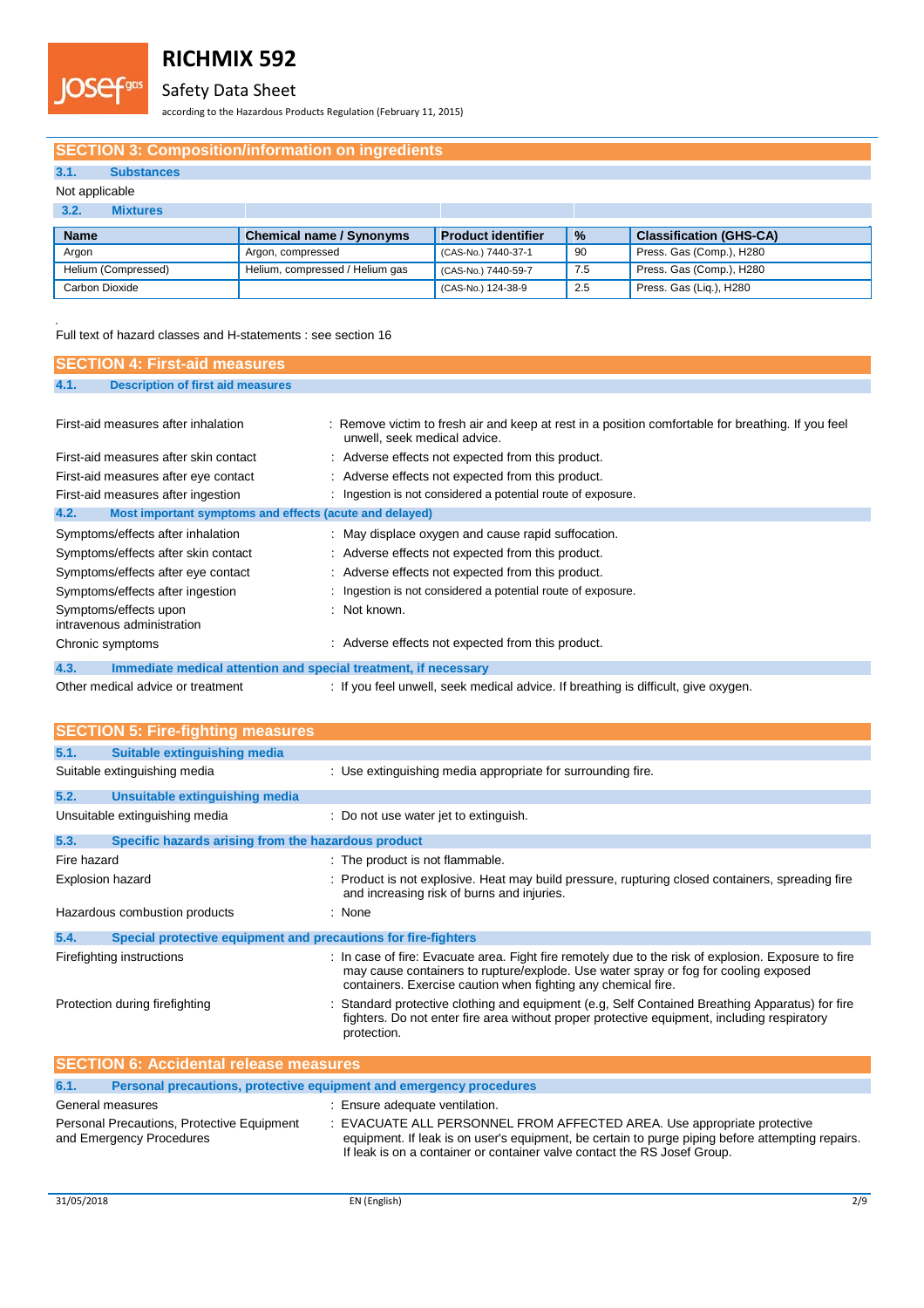

## Safety Data Sheet

according to the Hazardous Products Regulation (February 11, 2015)

| 6.2.                          | Methods and materials for containment and cleaning up                               |                                                                                                                                                                                                                           |  |
|-------------------------------|-------------------------------------------------------------------------------------|---------------------------------------------------------------------------------------------------------------------------------------------------------------------------------------------------------------------------|--|
| For containment               |                                                                                     | : Try to stop release if without risk.                                                                                                                                                                                    |  |
| Methods for cleaning up       |                                                                                     | : Dispose of contents/container in accordance with local/regional/national/international<br>regulations.                                                                                                                  |  |
| 6.3.                          | <b>Reference to other sections</b>                                                  |                                                                                                                                                                                                                           |  |
|                               | For further information refer to section 8: "Exposure controls/personal protection" |                                                                                                                                                                                                                           |  |
|                               | <b>SECTION 7: Handling and storage</b>                                              |                                                                                                                                                                                                                           |  |
| 7.1.                          | <b>Precautions for safe handling</b>                                                |                                                                                                                                                                                                                           |  |
| Precautions for safe handling |                                                                                     | : Do not handle until all safety precautions have been read and understood. Use only outdoors or<br>in a well-ventilated area.                                                                                            |  |
|                               | Hygiene measures                                                                    | : Do not eat, drink or smoke when using this product.                                                                                                                                                                     |  |
|                               | Additional hazards when processed                                                   | : Pressurized container: Do not pierce or burn, even after use. Use only with equipment rated for<br>cylinder pressure. Close valve after each use and when empty.                                                        |  |
| 7.2.                          | Conditions for safe storage, including any incompatibilities                        |                                                                                                                                                                                                                           |  |
|                               | <b>Technical measures</b>                                                           | : Comply with applicable regulations.                                                                                                                                                                                     |  |
|                               | Storage conditions                                                                  | : Do not expose to temperatures exceeding $52 \text{ °C}$ / 125 °F. Keep container closed when not in<br>use. Protect cylinders from physical damage; do not drag, roll, slide or drop. Store in well<br>ventilated area. |  |
| Incompatible products         |                                                                                     | : None known.                                                                                                                                                                                                             |  |
| Incompatible materials        |                                                                                     | : None known.                                                                                                                                                                                                             |  |

## **SECTION 8: Exposure controls/personal protection**

### **8.1. Control parameters**

| Carbon Dioxide (124-38-9)         |                                        |                         |  |
|-----------------------------------|----------------------------------------|-------------------------|--|
| <b>USA - ACGIH</b>                | ACGIH TWA (ppm)                        | 5000 ppm                |  |
| <b>USA - ACGIH</b>                | ACGIH STEL (ppm)                       | 30000 ppm               |  |
| USA - OSHA                        | OSHA PEL (TWA) (mg/m <sup>3</sup> )    | 9000 mg/m <sup>3</sup>  |  |
| USA - OSHA                        | OSHA PEL (TWA) (ppm)                   | 5000 ppm                |  |
| Canada (Quebec)                   | $\overline{VECD}$ (mg/m <sup>3</sup> ) | 54000 mg/m <sup>3</sup> |  |
| Canada (Quebec)                   | VECD (ppm)                             | 30000 ppm               |  |
| Canada (Quebec)                   | $VEMP$ (mg/m <sup>3</sup> )            | 9000 mg/m <sup>3</sup>  |  |
| Canada (Quebec)                   | VEMP (ppm)                             | 5000 ppm                |  |
| Alberta                           | OEL STEL (mg/m <sup>3</sup> )          | 54000 mg/m <sup>3</sup> |  |
| Alberta                           | OEL STEL (ppm)                         | 30000 ppm               |  |
| Alberta                           | OEL TWA (mg/m <sup>3</sup> )           | 9000 mg/m <sup>3</sup>  |  |
| Alberta                           | OEL TWA (ppm)                          | 5000 ppm                |  |
| <b>British Columbia</b>           | OEL STEL (ppm)                         | 15000 ppm               |  |
| <b>British Columbia</b>           | OEL TWA (ppm)                          | 5000 ppm                |  |
| Manitoba                          | OEL STEL (ppm)                         | 30000 ppm               |  |
| Manitoba                          | OEL TWA (ppm)                          | 5000 ppm                |  |
| New Brunswick                     | OEL STEL (mg/m <sup>3</sup> )          | 54000 mg/m <sup>3</sup> |  |
| <b>New Brunswick</b>              | OEL STEL (ppm)                         | 30000 ppm               |  |
| <b>New Brunswick</b>              | OEL TWA (mg/m <sup>3</sup> )           | 9000 mg/m <sup>3</sup>  |  |
| <b>New Brunswick</b>              | OEL TWA (ppm)                          | 5000 ppm                |  |
| New Foundland & Labrador          | OEL STEL (ppm)                         | 30000 ppm               |  |
| New Foundland & Labrador          | OEL TWA (ppm)                          | 5000 ppm                |  |
| Nova Scotia                       | OEL STEL (ppm)                         | 30000 ppm               |  |
| Nova Scotia                       | OEL TWA (ppm)                          | 5000 ppm                |  |
| Nunavut                           | OEL STEL (ppm)                         | 30000 ppm               |  |
| Nunavut                           | OEL TWA (ppm)                          | 5000 ppm                |  |
| <b>Northwest Territories</b>      | OEL STEL (ppm)                         | 30000 ppm               |  |
| 3/9<br>31/05/2018<br>EN (English) |                                        |                         |  |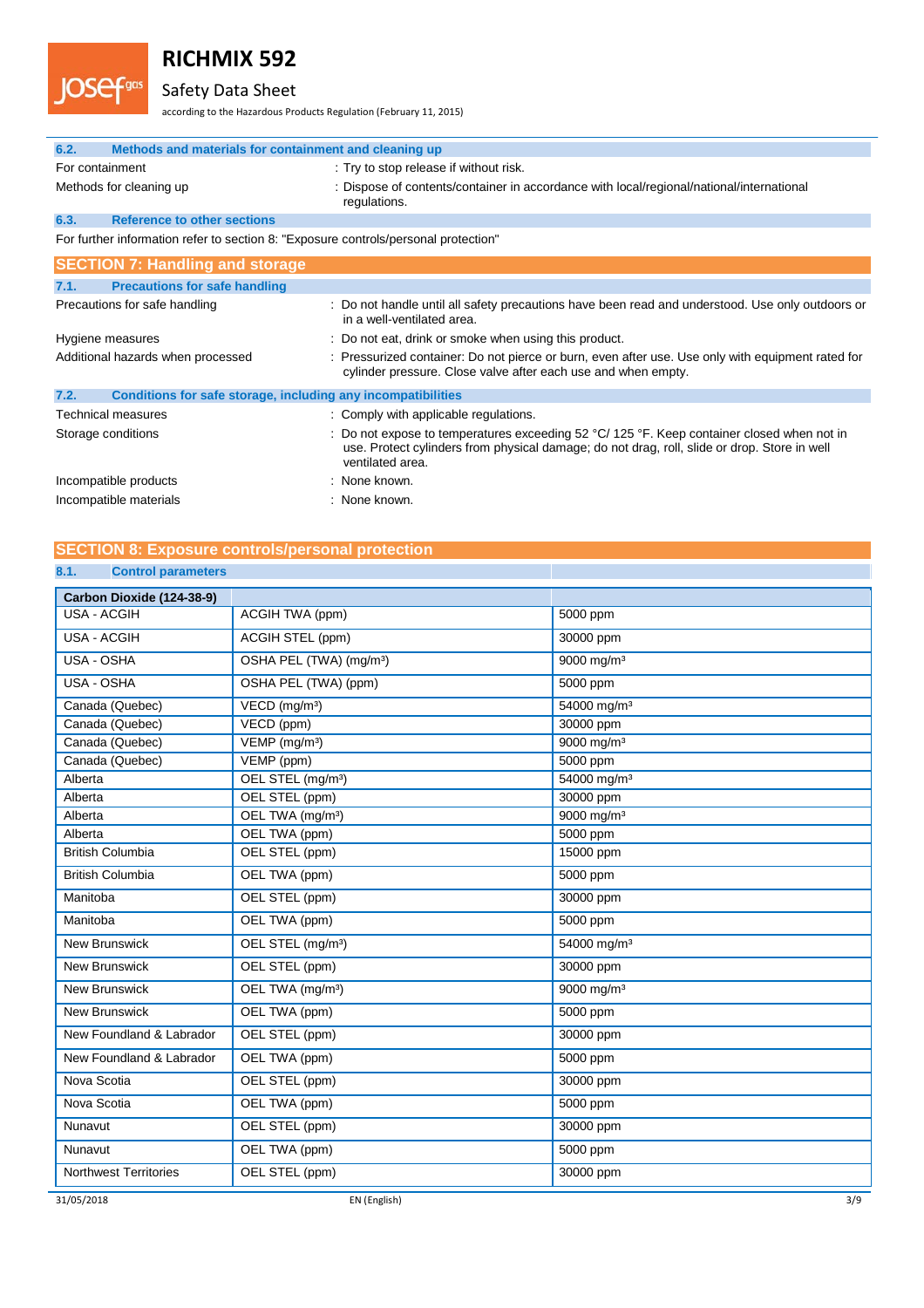

### Safety Data Sheet

according to the Hazardous Products Regulation (February 11, 2015)

| Carbon Dioxide (124-38-9)                       |                               |                         |  |
|-------------------------------------------------|-------------------------------|-------------------------|--|
| <b>Northwest Territories</b>                    | OEL TWA (ppm)                 | 5000 ppm                |  |
| Ontario                                         | OEL STEL (ppm)                | 30000 ppm               |  |
| Ontario                                         | OEL TWA (ppm)                 | 5000 ppm                |  |
| Prince Edward Island                            | OEL STEL (ppm)                | 30000 ppm               |  |
| Prince Edward Island                            | OEL TWA (ppm)                 | 5000 ppm                |  |
| Saskatchewan                                    | OEL STEL (ppm)                | 30000 ppm               |  |
| Saskatchewan                                    | OEL TWA (ppm)                 | 5000 ppm                |  |
| Yukon                                           | OEL STEL (mg/m <sup>3</sup> ) | 27000 mg/m <sup>3</sup> |  |
| Yukon                                           | OEL STEL (ppm)                | 15000 ppm               |  |
| Yukon                                           | OEL TWA (mg/m <sup>3</sup> )  | 9000 mg/m <sup>3</sup>  |  |
| Yukon                                           | OEL TWA (ppm)                 | 5000 ppm                |  |
| 8.2.<br><b>Appropriate engineering controls</b> |                               |                         |  |

Appropriate engineering controls : Ensure exposure is below occupational exposure limits (where available). Provide adequate general and local exhaust ventilation. Systems under pressure should be regularly checked for leakages. Oxygen detectors should be used when asphyxiating gases may be released. Consider the use of a work permit system e.g. for maintenance activities.

Environmental exposure controls : Refer to local regulations for restriction of emissions to the atmosphere. See section 13 for

specific methods for waste gas treatment. **8.3. Individual protection measures/Personal protective equipment**

**Personal protective equipment:**

Gloves. Safety glasses. Protective clothing. Safety shoes.

#### **Hand protection:**

Wear working gloves when handling gas containers.

#### **Eye protection:**

Wear safety glasses with side shields.

#### **Skin and body protection:**

Wear suitable protective clothing, e.g. lab coats, coveralls or flame resistant clothing.

#### **Respiratory protection:**

None necessary during routine operations. See Sections 5 & 6



#### **Thermal hazard protection:**

None necessary during routine operations.

#### **Other information:**

Wear safety shoes while handling containers.

| <b>SECTION 9: Physical and chemical properties</b>            |                         |  |  |
|---------------------------------------------------------------|-------------------------|--|--|
| 9.1.<br>Information on basic physical and chemical properties |                         |  |  |
| Physical state                                                | :Gas                    |  |  |
| Appearance                                                    | : Clear, colorless gas. |  |  |
| Colour                                                        | : Colourless            |  |  |
| Odour                                                         | : Odourless             |  |  |
| Odour threshold                                               | : No data available     |  |  |
| pH                                                            | : No data available     |  |  |
| Relative evaporation rate (butylacetate=1)                    | : No data available     |  |  |
|                                                               |                         |  |  |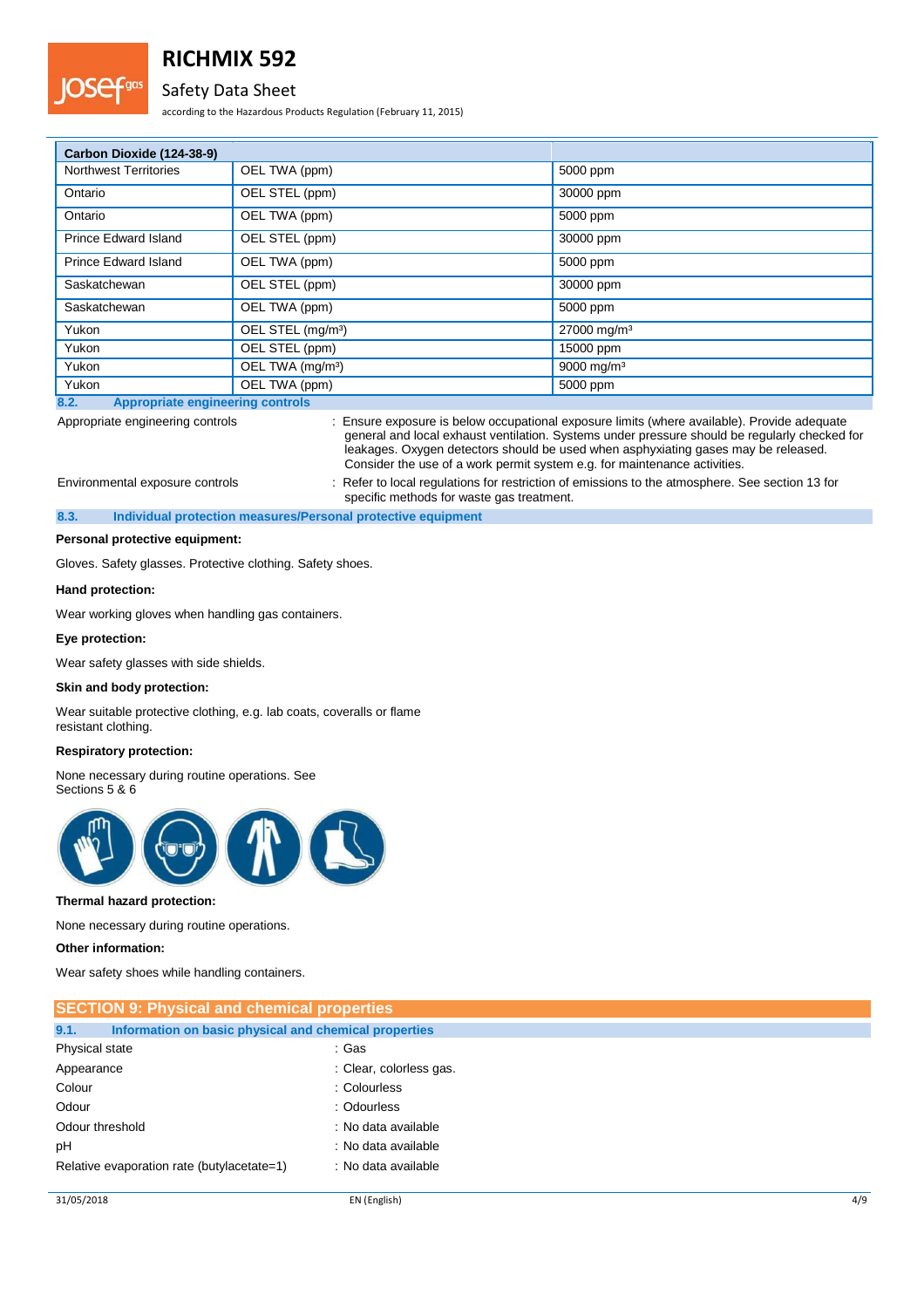## Safety Data Sheet

according to the Hazardous Products Regulation (February 11, 2015)

| Relative evaporation rate (ether=1) | : No data available                   |
|-------------------------------------|---------------------------------------|
| Melting point                       | : No data available                   |
| Freezing point                      | : No data available                   |
| Boiling point                       | : No data available                   |
| Flash point                         | : Not applicable (non-flammable gas)  |
| Auto-ignition temperature           | : No data available                   |
| Decomposition temperature           | : No data available                   |
| Flammability (solid, gas)           | $\therefore$ See Section 2.1 and 2.2  |
| Vapour pressure                     | : No data available                   |
| Vapour pressure at 50 °C            | : No data available                   |
| Relative density                    | : No data available                   |
| Solubility                          | : Water: No data available            |
| Log Pow                             | : No data available                   |
| Viscosity, kinematic                | : No data available                   |
| Explosive properties                | : Not applicable (non-flammable gas). |
| Oxidising properties                | : None.                               |
| <b>Explosive limits</b>             | : Not applicable (non-flammable gas)  |
|                                     |                                       |

### **9.2. Other information**

**JOSef**gas

No additional information available

| <b>SECTION 10: Stability and reactivity</b> |                                                                                                          |  |
|---------------------------------------------|----------------------------------------------------------------------------------------------------------|--|
| 10.1.<br><b>Reactivity</b>                  |                                                                                                          |  |
| Reactivity                                  | : None known.                                                                                            |  |
| Chemical stability                          | : Stable under normal conditions.                                                                        |  |
| Possibility of hazardous reactions          | : None known.                                                                                            |  |
| Conditions to avoid                         | : None under recommended storage and handling conditions (see section 7).                                |  |
| Incompatible materials                      | : None known.                                                                                            |  |
| Hazardous decomposition products            | : Under normal conditions of storage and use hazardous decomposition products should not be<br>produced. |  |

| <b>SECTION 11: Toxicological information</b>  |                  |  |  |
|-----------------------------------------------|------------------|--|--|
| 11.1.<br>Information on toxicological effects |                  |  |  |
| Acute toxicity (oral)                         | : Not classified |  |  |
| Acute toxicity (dermal)                       | : Not classified |  |  |
| Acute toxicity (inhalation)                   | : Not classified |  |  |

| Carbon Dioxide (124-38-9)         |                  |     |
|-----------------------------------|------------------|-----|
| LC50 inhalation rat (ppm)         | 820000 ppm/4h    |     |
| Helium (Compressed) (7440-59-7)   |                  |     |
| LC50 inhalation rat (ppm)         | 820000 ppm/4h    |     |
| Argon (7440-37-1)                 |                  |     |
| LC50 inhalation rat (ppm)         | 820000 ppm/4h    |     |
| Skin corrosion/irritation         | : Not classified |     |
| Serious eye damage/irritation     | : Not classified |     |
| Respiratory or skin sensitization | : Not classified |     |
| Germ cell mutagenicity            | : Not classified |     |
| Carcinogenicity                   | : Not classified |     |
| Reproductive toxicity             | : Not classified |     |
| STOT-single exposure              | : Not classified |     |
| STOT-repeated exposure            | : Not classified |     |
| Aspiration hazard                 | : Not classified |     |
| 31/05/2018                        | EN (English)     | 5/9 |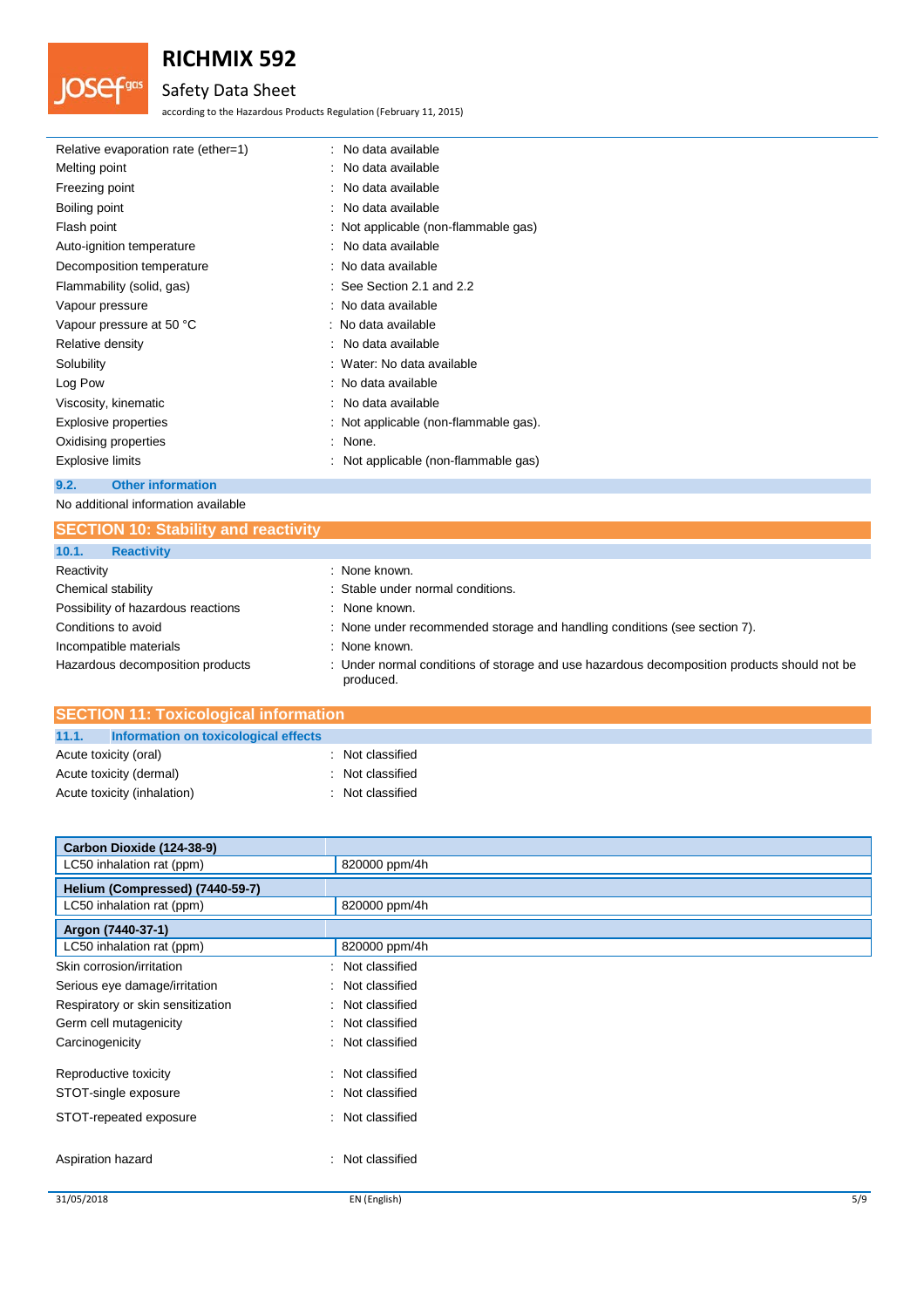

## Safety Data Sheet

according to the Hazardous Products Regulation (February 11, 2015)

| <b>SECTION 12: Ecological information</b>          |                                                                                                                                                                                     |  |
|----------------------------------------------------|-------------------------------------------------------------------------------------------------------------------------------------------------------------------------------------|--|
| 12.1.<br><b>Toxicity</b>                           |                                                                                                                                                                                     |  |
| No additional information available                |                                                                                                                                                                                     |  |
| <b>Persistence and degradability</b><br>12.2.      |                                                                                                                                                                                     |  |
| Carbon Dioxide (124-38-9)                          |                                                                                                                                                                                     |  |
| Persistence and degradability                      | No ecological damage caused by this product.                                                                                                                                        |  |
| Helium (Compressed) (7440-59-7)                    |                                                                                                                                                                                     |  |
| Persistence and degradability                      | No ecological damage caused by this product.                                                                                                                                        |  |
|                                                    |                                                                                                                                                                                     |  |
| Argon (7440-37-1)<br>Persistence and degradability | No ecological damage caused by this product.                                                                                                                                        |  |
|                                                    |                                                                                                                                                                                     |  |
| 12.3.<br><b>Bioaccumulative potential</b>          |                                                                                                                                                                                     |  |
| Carbon Dioxide (124-38-9)                          |                                                                                                                                                                                     |  |
| BCF fish 1                                         | (no bioaccumulation)                                                                                                                                                                |  |
| Log Pow                                            | 0.83                                                                                                                                                                                |  |
| Bioaccumulative potential                          | No ecological damage caused by this product.                                                                                                                                        |  |
| Helium (Compressed) (7440-59-7)                    |                                                                                                                                                                                     |  |
| Log Pow                                            | Not applicable for inorganic gases.                                                                                                                                                 |  |
| Bioaccumulative potential                          | No ecological damage caused by this product.                                                                                                                                        |  |
| Argon (7440-37-1)                                  |                                                                                                                                                                                     |  |
| Log Pow                                            | Not applicable for inorganic gases.                                                                                                                                                 |  |
| Bioaccumulative potential                          | No ecological damage caused by this product.                                                                                                                                        |  |
| 12.4.<br><b>Mobility in soil</b>                   |                                                                                                                                                                                     |  |
| Carbon Dioxide (124-38-9)                          |                                                                                                                                                                                     |  |
| Log Pow                                            | 0.83                                                                                                                                                                                |  |
| Ecology - soil                                     | No ecological damage caused by this product.                                                                                                                                        |  |
| Helium (Compressed) (7440-59-7)                    |                                                                                                                                                                                     |  |
| Log Pow                                            | Not applicable for inorganic gases.                                                                                                                                                 |  |
| Ecology - soil                                     | No ecological damage caused by this product.                                                                                                                                        |  |
| Argon (7440-37-1)                                  |                                                                                                                                                                                     |  |
| Log Pow                                            | Not applicable for inorganic gases.                                                                                                                                                 |  |
| Ecology - soil                                     | No ecological damage caused by this product.                                                                                                                                        |  |
|                                                    |                                                                                                                                                                                     |  |
| 12.5.<br><b>Other adverse effects</b>              |                                                                                                                                                                                     |  |
| Effect on ozone layer                              | : No known effects from this product.                                                                                                                                               |  |
| <b>GWPmix comment</b>                              | No known effects from this product.                                                                                                                                                 |  |
| <b>SECTION 13: Disposal considerations</b>         |                                                                                                                                                                                     |  |
| 13.1.<br><b>Disposal methods</b>                   |                                                                                                                                                                                     |  |
| Waste treatment methods                            | : Contact supplier if guidance is required. Do not discharge into any place where its<br>accumulation could be dangerous. Ensure that the emission levels from local regulations or |  |
|                                                    | operating permits are not exceeded.                                                                                                                                                 |  |
| Product/Packaging disposal recommendations         | Refer to the CGA Pamphlet P-63 "Disposal of Gases" available at www.cganet.com for<br>more guidance on suitable disposal methods.                                                   |  |
| <b>SECTION 14: Transport information</b>           |                                                                                                                                                                                     |  |
| <b>Basic shipping description</b><br>14.1.         |                                                                                                                                                                                     |  |
| In accordance with TDG                             |                                                                                                                                                                                     |  |
| <b>Transportation of Dangerous Goods</b>           |                                                                                                                                                                                     |  |
|                                                    |                                                                                                                                                                                     |  |
|                                                    |                                                                                                                                                                                     |  |

| UN-No. (TDG)                          | : UN1956                                          |
|---------------------------------------|---------------------------------------------------|
| <b>TDG Primary Hazard Classes</b>     | : 2.2 - Class 2.2 - Non-Flammable. Non-Toxic Gas. |
| <b>Transport Document Description</b> | : UN1956 Compressed gas, n.o.s., 2.2              |
| Proper Shipping Name                  | : Compressed gas, n.o.s.                          |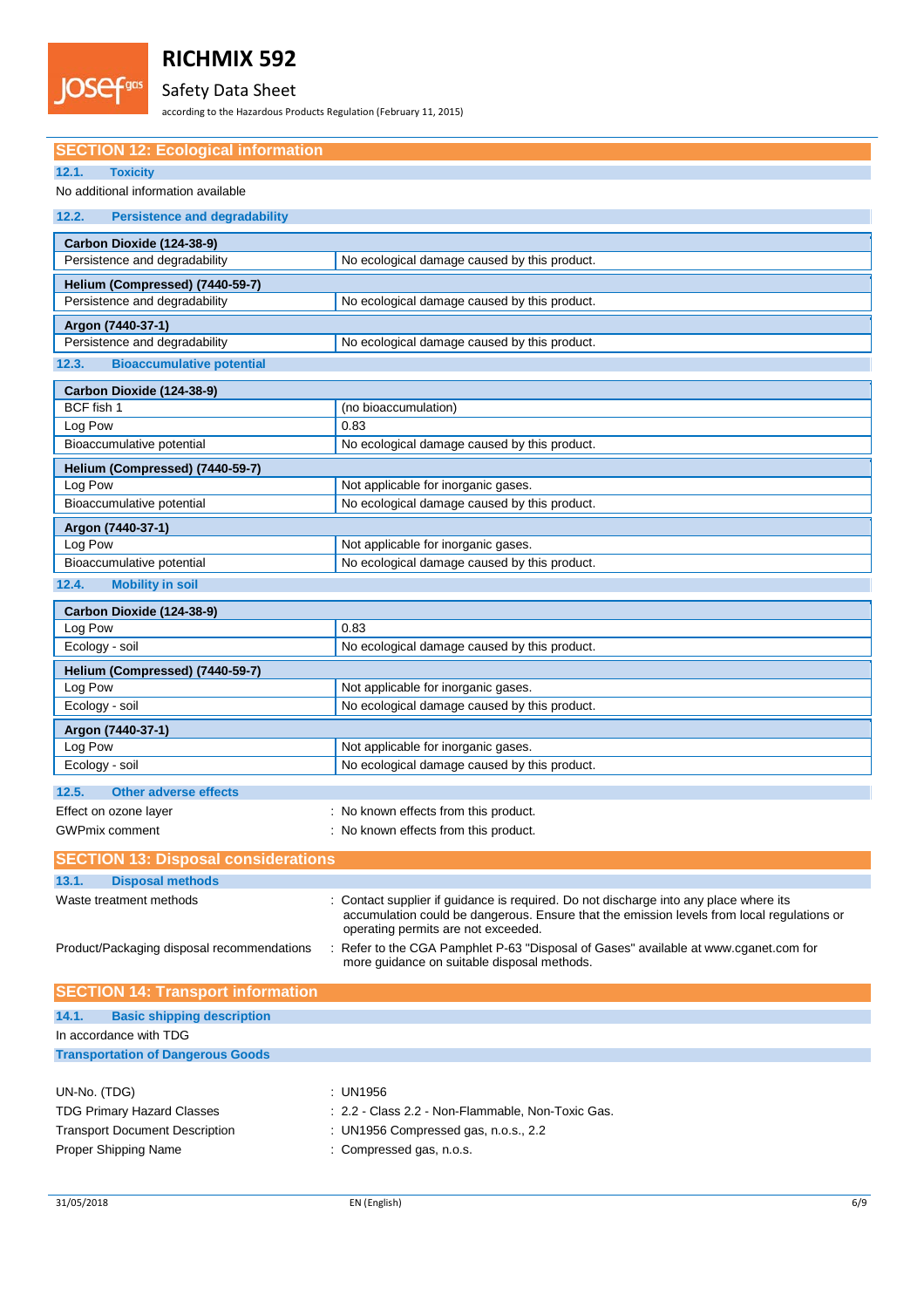

## Safety Data Sheet

according to the Hazardous Products Regulation (February 11, 2015)

| Hazard labels (TDG)                                                                                                                                                                                      | : 2.2 - Non-flammable, non-toxic gases                                                                                                                                                                                                                                                                                                                                                                                                                                                                                                                                                                                                                                                                                                                                                                                                                                                                                                                                                                                                                                                                                                                                                                                                                                                                                                                                                                                                                                                                                                                                                                                                                                                                                                                                                                                                                                                                                                                                                                                                                                                                                                                                                                                                                                                                                                                                                                                                                                                                                                                                                                                                                                                                                                                                                                                                                                                                                                                                                                                                                                                                                                                                                                                                                                                                                                                                                                                                                                                                                                                                                                                                                                 |
|----------------------------------------------------------------------------------------------------------------------------------------------------------------------------------------------------------|------------------------------------------------------------------------------------------------------------------------------------------------------------------------------------------------------------------------------------------------------------------------------------------------------------------------------------------------------------------------------------------------------------------------------------------------------------------------------------------------------------------------------------------------------------------------------------------------------------------------------------------------------------------------------------------------------------------------------------------------------------------------------------------------------------------------------------------------------------------------------------------------------------------------------------------------------------------------------------------------------------------------------------------------------------------------------------------------------------------------------------------------------------------------------------------------------------------------------------------------------------------------------------------------------------------------------------------------------------------------------------------------------------------------------------------------------------------------------------------------------------------------------------------------------------------------------------------------------------------------------------------------------------------------------------------------------------------------------------------------------------------------------------------------------------------------------------------------------------------------------------------------------------------------------------------------------------------------------------------------------------------------------------------------------------------------------------------------------------------------------------------------------------------------------------------------------------------------------------------------------------------------------------------------------------------------------------------------------------------------------------------------------------------------------------------------------------------------------------------------------------------------------------------------------------------------------------------------------------------------------------------------------------------------------------------------------------------------------------------------------------------------------------------------------------------------------------------------------------------------------------------------------------------------------------------------------------------------------------------------------------------------------------------------------------------------------------------------------------------------------------------------------------------------------------------------------------------------------------------------------------------------------------------------------------------------------------------------------------------------------------------------------------------------------------------------------------------------------------------------------------------------------------------------------------------------------------------------------------------------------------------------------------------------|
| <b>TDG Special Provisions</b><br><b>Explosive Limit and Limited Quantity Index</b><br>Excepted quantities (TDG)<br>Passenger Carrying Road Vehicle or Passenger : 75 L<br>Carrying Railway Vehicle Index | : 16 - (1) The technical name of at least one of the most dan gerous substances that<br>predominantly contributes to the hazard or hazards posed b y the dangerous goods must be<br>shown, in parentheses, on the shipping document following the shipping name in accordance<br>with clause $3.5(1)(c)(ii)(A)$ of Part 3 (Documentation). The t echnical name must also be shown,<br>in parentheses, on a small means of containment or on a ta g following the shipping name in<br>accordance with subsections 4.11(2) and (3) of Part 4 (Dangerous Goods Safety Marks). (2)<br>Despite subsection (1), the technical name for the following dangerous goods is not required to<br>be shown on a shipping document or on a small means of c ontainment when Canadian law for<br>domestic transport or an international convention for international transport prohibits the<br>disclosure of the technical name: (a)UN1544, ALKALOID SALTS, SOLID, N.O.S. or<br>ALKALOIDS, SOLID, N.O.S; (b)UN1851, MEDICINE, LIQUID, TOXIC, N.O.S; (c)UN3140,<br>ALKALOID SALTS, LIQUID, N.O.S. or ALKALOIDS, LIQUI D, N.O.S; (d)UN3248, MEDICINE,<br>LIQUID, FLAMMABLE, TOXIC, N.O.S; or (e)UN3249, MED ICINE, SOLID, TOXIC, N.O.S. An<br>example in Canada is the "Food and Drugs Act". (3) Despit e subsection (1), the technical name<br>for the following dangerous goods is not required to be sho wn on a small means of<br>containment: (a)UN2814, INFECTIOUS SUBSTANCE, AFF ECTING HUMANS; or (b)UN2900,<br>INFECTIOUS SUBSTANCE, AFFECTING ANIMALS. SOR/2014-306<br>148 - (1) Part 5 (Means of Containment) does not apply to r adiation detectors that contain<br>these dangerous goods in non-refillable pressure receptacl es if (a)the working pressure in each<br>receptacle is less than 5 000 KPa; (b)the capacity of each receptacle is less than 12 L; (c)each<br>receptacle has a minimum burst pressure of (i) at least 3 tim es the working pressure, when the<br>receptacle is fitted with a relief device, or (ii) at least 4 times the working pressure, when the<br>receptacle is not fitted with a relief device; (d)each receptac le is manufactured from material<br>that will not fragment upon rupture; (e)each detector is man ufactured under a quality assurance<br>program; ISO 9001:2008 is an example of a quality assuran ce program. (f) the detectors are<br>transported in strong outer means of containment; and (g)a detector in its outer means of<br>containment is capable of withstanding a 1.2 m drop test without breakage of the detector or<br>rupture of the outer means of containment. (2) Part 5 (Means of Containment) does not apply to<br>radiation detectors that contain these dangerous goods in n on-refillable pressure receptacles<br>and that are included in equipment, if (a)the conditions set out in paragraphs (1)(a) to (e) are<br>met; and (b)the equipment is contained in a strong outer m eans of containment or the<br>equipment affords the detectors with protection that is equi valent to that provided by a strong<br>outer means of containment. (3) These Regulations, except for Part 1 (Coming into Force,<br>Repeal, Interpretation, General Provisions and Special Cases) and Part 2 (Classification), do<br>not apply to radiation detectors that contain these dangerou s goods in non-refillable pressure<br>receptacles, including detectors in radiation detection systems, if the detectors meet the<br>requirements of subsection (1) or (2), as applicable, and the capacity of the receptacles that<br>contain the detectors is less than 50 mL. SOR/2014-306<br>: 0.125 L<br>$E_0$ |
| <b>Transport information/DOT - USA</b><br>14.2.                                                                                                                                                          |                                                                                                                                                                                                                                                                                                                                                                                                                                                                                                                                                                                                                                                                                                                                                                                                                                                                                                                                                                                                                                                                                                                                                                                                                                                                                                                                                                                                                                                                                                                                                                                                                                                                                                                                                                                                                                                                                                                                                                                                                                                                                                                                                                                                                                                                                                                                                                                                                                                                                                                                                                                                                                                                                                                                                                                                                                                                                                                                                                                                                                                                                                                                                                                                                                                                                                                                                                                                                                                                                                                                                                                                                                                                        |
| <b>Department of Transport</b>                                                                                                                                                                           |                                                                                                                                                                                                                                                                                                                                                                                                                                                                                                                                                                                                                                                                                                                                                                                                                                                                                                                                                                                                                                                                                                                                                                                                                                                                                                                                                                                                                                                                                                                                                                                                                                                                                                                                                                                                                                                                                                                                                                                                                                                                                                                                                                                                                                                                                                                                                                                                                                                                                                                                                                                                                                                                                                                                                                                                                                                                                                                                                                                                                                                                                                                                                                                                                                                                                                                                                                                                                                                                                                                                                                                                                                                                        |

| DOT NA no.                               | : UN1956                                                                    |
|------------------------------------------|-----------------------------------------------------------------------------|
| UN-No.(DOT)                              | : 1956                                                                      |
| DOT Symbols                              | : G - Identifies PSN requiring a technical name                             |
| <b>Transport Document Description</b>    | : UN1956 Compressed gas, n.o.s., 2.2                                        |
| Proper Shipping Name (DOT)               | : Compressed gas, n.o.s.                                                    |
| Contains Statement Field Selection (DOT) | : DOT_TECHNICAL - Proper Shipping Name - Technical (D OT)                   |
| Class (DOT)                              | $\therefore$ 2.2 - Class 2.2 - Non-flammable compressed gas 49 CFR 1 73.115 |
| Division (DOT)                           | : 2.2                                                                       |
|                                          |                                                                             |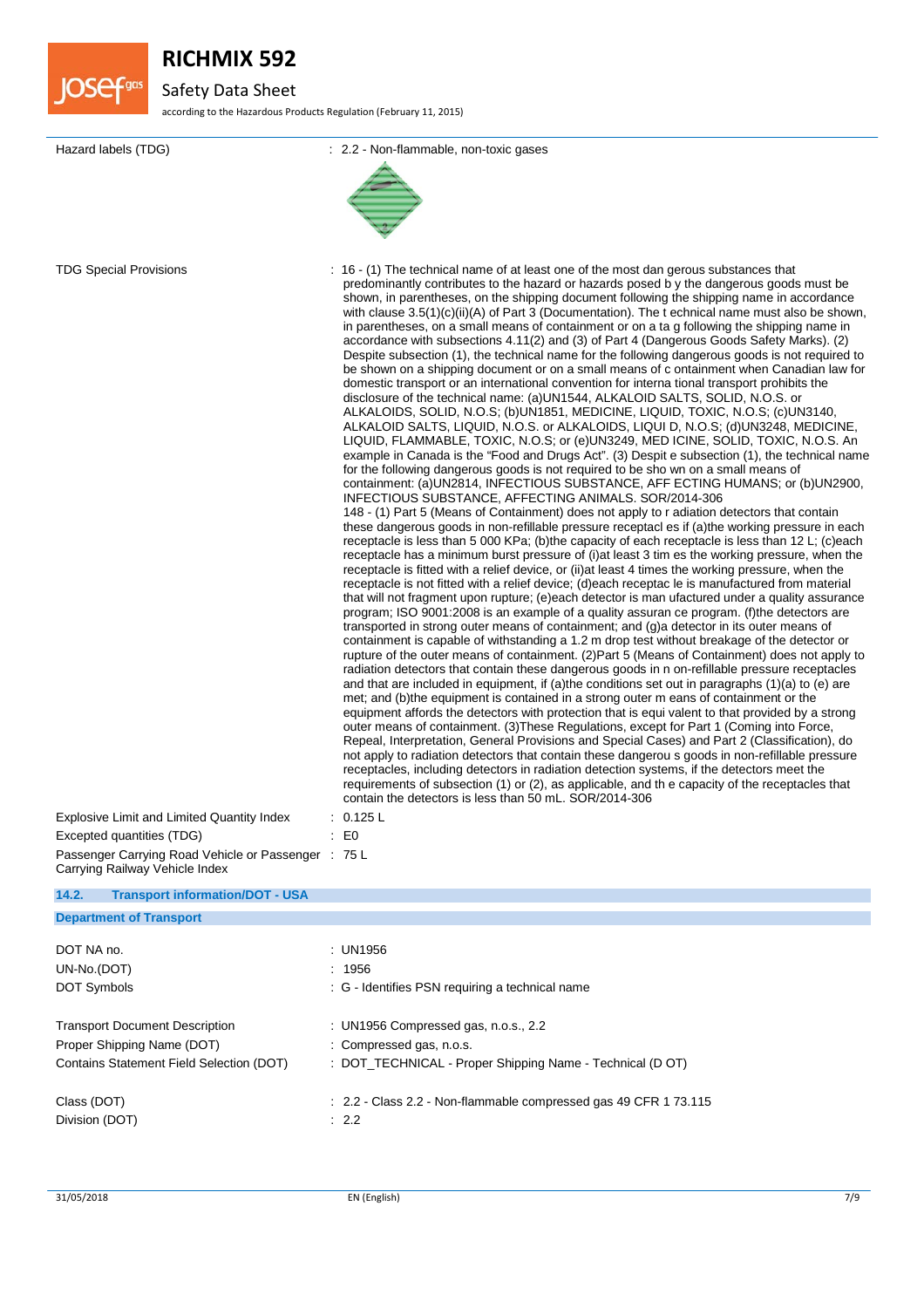

## Safety Data Sheet

according to the Hazardous Products Regulation (February 11, 2015)

| Hazard labels (DOT)                                                         | : 2.2 - Non-flammable gas                                                                                 |
|-----------------------------------------------------------------------------|-----------------------------------------------------------------------------------------------------------|
| Dangerous for the environment                                               | : No                                                                                                      |
| DOT Packaging Exceptions (49 CFR 173.xxx)                                   | : 306,307                                                                                                 |
| DOT Packaging Non Bulk (49 CFR 173.xxx)                                     | : 302;305                                                                                                 |
| DOT Packaging Bulk (49 CFR 173.xxx)                                         | : 314,315                                                                                                 |
| DOT Quantity Limitations Passenger aircraft/rail : 75 kg<br>(49 CFR 173.27) |                                                                                                           |
| DOT Quantity Limitations Cargo aircraft only (49 : 150 kg)<br>CFR 175.75)   |                                                                                                           |
| DOT Vessel Stowage Location                                                 | : A - The material may be stowed "on deck" or "under dec k" on a cargo vessel andnoa<br>passenger vessel. |

Other information **contracts** : No supplementary information available.

| 14.3.<br>Air and sea transport               |                                          |
|----------------------------------------------|------------------------------------------|
| <b>IMDG</b>                                  |                                          |
| UN-No. (IMDG)                                | : 1956                                   |
| Proper Shipping Name (IMDG)                  | : Compressed gas, n.o.s.                 |
| <b>Transport Document Description (IMDG)</b> | : UN 1956 Compressed gas, n.o.s., 2.2    |
| Class (IMDG)                                 | : 2.2 - Non-flammable, non-toxic gases   |
| <b>IATA</b>                                  |                                          |
| UN-No. (IATA)                                | : 1956                                   |
| Proper Shipping Name (IATA)                  | : Compressed gas, n.o.s.                 |
| <b>Transport Document Description (IATA)</b> | : UN 1956 Compressed gas, n.o.s., 2.2    |
| Class (IATA)                                 | : 2.2 - Gases : Non-flammable, non-toxic |

### **SECTION 15: Regulatory information**

### **15.2. International regulations**

| Carbon Dioxide (124-38-9)                                                                          |
|----------------------------------------------------------------------------------------------------|
| Listed on the AICS (Australian Inventory of Chem ical Substances)                                  |
|                                                                                                    |
| Listed on IECSC (Inventory of Existing Chemical Substances Produced or Imported in China)          |
| Listed on the EEC inventory EINECS (European Inventory of Existing Commercial Chemical Substances) |
| Listed on the Japanese ENCS (Existing & New Chemical Substances) inventory                         |
| Listed on the Korean ECL (Existing Chemicals Li st)                                                |
| Listed on NZIoC (New Zealand Inventory of Che micals)                                              |
| Listed on PICCS (Philippines Inventory of Chemi cals and Chemical Substances)                      |
| Listed on the United States TSCA (Toxic Substan ces Control Act) inventory                         |
| Listed on INSQ (Mexican National Inventory of C hemical Substances)                                |
| Listed on Turkish inventory of chemical                                                            |
|                                                                                                    |